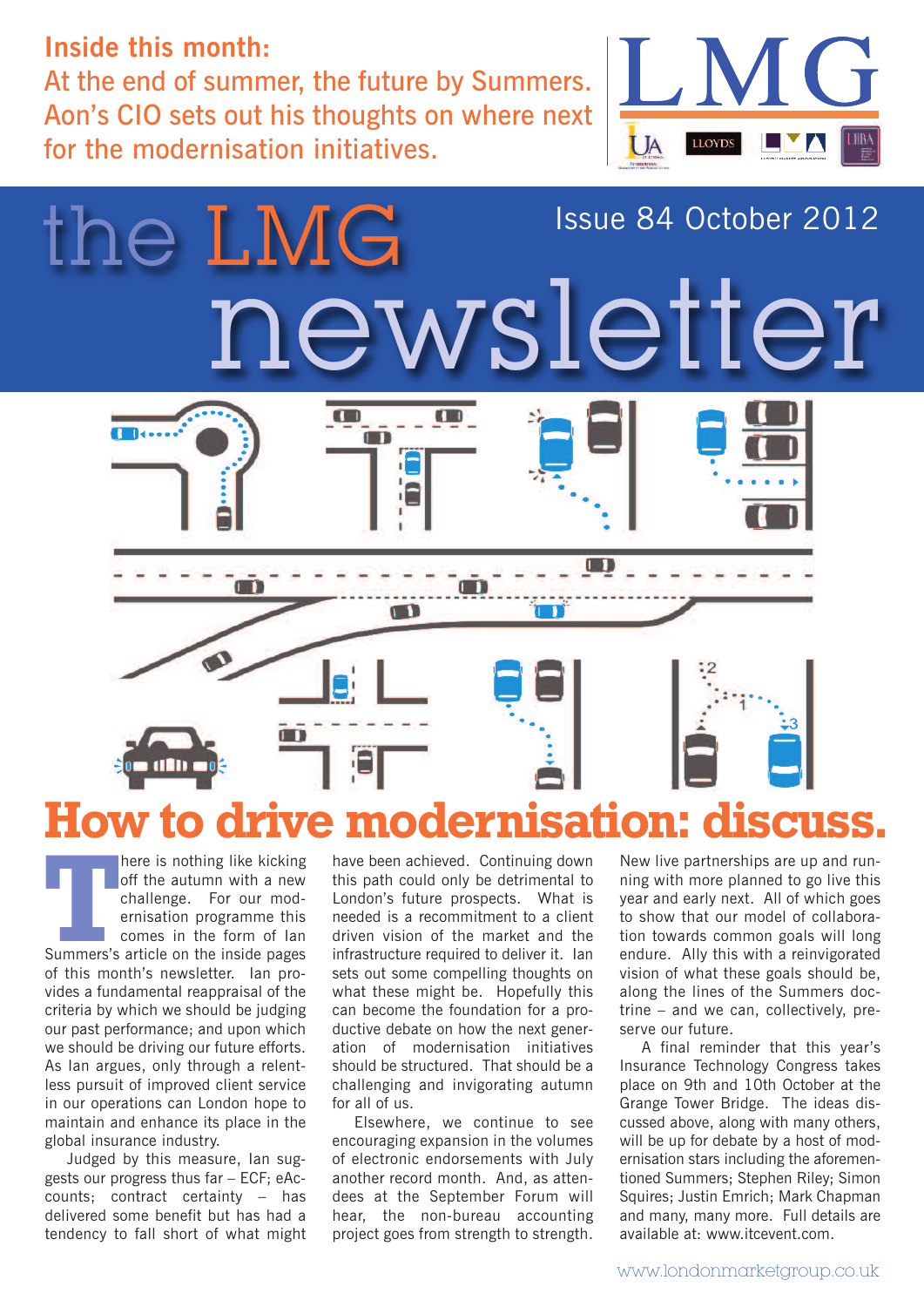#### For further information

#### LMGS Contacts

**Head of LMGS**

Christopher Croft Telephone: 020 7327 5278 Email: chris.croft@londonmarketgroup.co.uk

#### **Projects**

Steve Hulm Telephone: 020 7327 5249 Email: steve.hulm@londonmarketgroup.co.uk

#### Lloyd's Contact

#### **Exchange**

James Bobbitt Telephone: 020 7327 5248 Email: james.bobbitt@lloyds.com

#### LMA Contact

**Rob Gillies**

Telephone: 020 7327 8377 Email: robert.gillies@lmalloyds.com

#### LIIBA Contact

**Chris Buer** Telephone: 020 7280 0154 Email: chris.buer@liiba.co.uk

#### IUA Contact

**John Hobbs** Telephone: 020 7617 4445 Email: john.hobbs@iua.co.uk

#### ACORD Contact

**Roy Laker** Telephone: 020 7617 6405 Email: rlaker@acord.org

#### Useful Links

| <b>LMG</b> www.londonmarketgroup.co.uk |
|----------------------------------------|
| <b>LMA</b> www.lmalloyds.com           |
| LIIBA www.liiba.co.uk                  |
| <b>IUA</b> www.iua.co.uk               |
| <b>ACORD</b> www.acord.org             |

## **Let the custom**

*Ian Summers Chief Information Officer, Aon Risk Solutions and Aon Benfield*

It is a basic fact of any industry that<br>if there are no clients there is no<br>business. Without someone willing<br>to pay for the thing, no product has<br>any value. It is remarkable, therefore, how It is a basic fact of any industry that if there are no clients there is no business. Without someone willing to pay for the thing, no product has much time we in our market, in this newsletter and at our many, many meetings, manage to spend discussing all sorts of aspects of our business and our processes without ever mentioning the one set of people that really matter – our cus-



tomers. I think we are standing at a pretty important point in the modernisation process. We are pretty close to finally, hopefully, beginning to finish what we've started. We have made a foray into electronic endorsements. Someone somewhere may have an idea as to what it is that Project Darwin is going to deliver. All of that needs to be drawn together into a coherent strategy for the next three years. A strategy that will ensure we actually deliver something worthwhile. And that means that we must concentrate first, foremost, last and everywhere in between on delivering better customer service so that we can maintain better customer loyalty.

Even if we do discuss our customers, we tend to do so in pretty glib terms. "Let's put the client first" we might say, but with no real appreciation of what we mean by that. So that should be a starting point for developing the ideas we need. The best way to appreciate what the client might want is to consider what it is they might be prepared to pay for. I would suggest that clients want better, faster access to markets with a good level of security. Where they have business placed for them they want to know about it straight away, not sometime over the following month. Above all else they want claims paid as quickly as possible. And whilst anything is going on that affects their policy they would like to be able to track progress online rather than by having had to track someone down first. Give them that and they could be happy to sign a cheque. Give them that and make it a lower cheque because driving cost out of the process has delivered a better price for the product and we could really be onto something.

So if that is what our customers want, how well have we done in delivering that in our modernisation efforts over the years. Let us have a look.

ECF did well as we embedded the first iteration of the software. You will all be bored to tears by the stats about improved end to end transaction times but it is fair to say our clients noticed. But it was 2010 when those began to emerge. Two years later and things have got no better. We have implemented ECF2 but I would argue that has concentrated too much on internal enhancements (quicker to access, smarter-looking documentation) without any commitment to actually use these to deliver further improvements to the metrics that ought to be driving what we do.

eAccounts Release 1 is live and being used by 10 brokers. I know that last month this journal carried a very positive story from Ropner on their experience with eAccounts. That is great and it shows the potential. But until all brokers are able to use the new way of working to the extent that Ropner can, we are not going to get very far towards a more efficient, cheaper process that our clients could enjoy. That needs release 2 and its additional functionality – and that is something we do not now anticipate starting to use until 2013.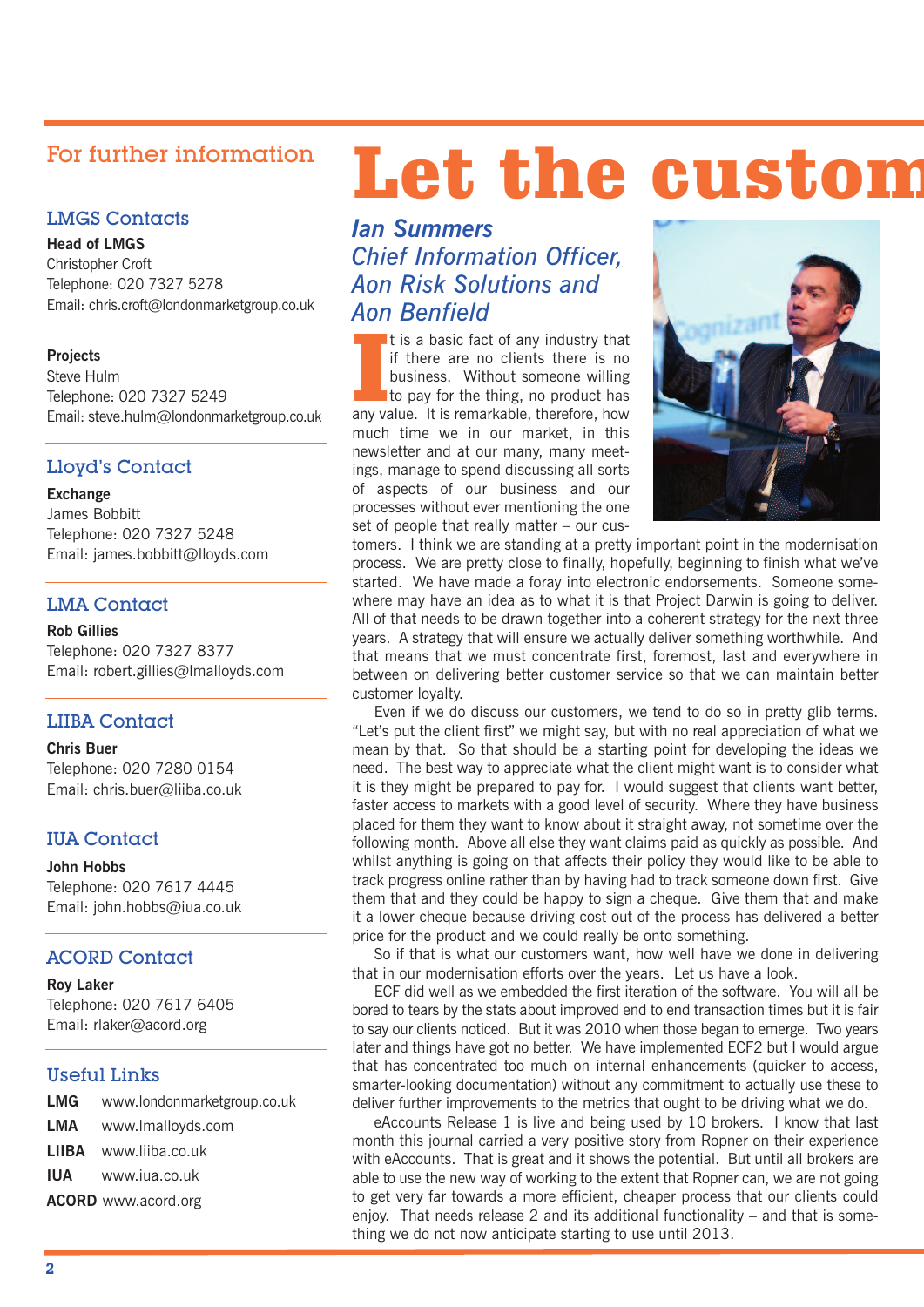

## **mer drive**

exploiting our unique ability to come together and collaborate over common areas of our processes. But that we recognise that this is not about London vs Zurich or London vs Bermuda. This is about being an efficient, effective player within a global industry. So that means no more tweaks to suit obscure reporting requirements that no-one can quite define. And let us lose any obsession with lowest cost processing for the sake of it and commit to best service delivery.

Because if we don't, don't think there won't be consequences. This is a cut throat business – probably more so than at any stage since 1688. You improve to survive; if you don't improve you don't. At broking houses we genuinely see business leaking away from London to other centres because of the difficulty of servicing it here. We see more of our clients seeking to selfinsure if they do not receive value. We see that alternative risk transfer mechanisms are on the rise again. And what is more it is our job to push our clients in these directions if that is in their best interests.

So how do we drive the improvements we need to stop those consequences coming to pass? Picking up on my hypothesis earlier, and based on what

**So thus far we probably score about a B – not bad but room for considerable improvement. And it is only by progressing towards an A\* that we are going to ensure the ongoing future of the market. To get there we need to understand what being client centric means – and then use that to drive our decision making process.**

improvements and measure our ability to manage that.

• Do we really know and understand

• Do we measure our performance as it relates to client service delivery?

I am not sure we could really claim anything other than four "no's". If this was the X Factor we would already be off the stage

So to move to the next level we need to talk to our clients, survey them, engage with them, however you want to put it. Let us let them tell us what they want – rather than making it up and hoping for the best. Then once we have established that let us devise methods of delivering those

• Do we ask them what they value? • Does this drive our decisions on which initiatives to pursue?

who our clients are?

crying on Dermot's shoulder.

And let us also commit to a few other principles: to genuine continuous improvement - that we don't just improve a bit and then stop, but carry on delivering more. That we ensure that London continues to lead the world in process improvement by

I know from Aon, I think there are four keys to client loyalty. We need to deliver the best possible product at the best possible price. We need to provide contract documentation at inception, if not before. We need to provide much better visibility of, particularly, the claims process and prompt claims payment. And by prompt

Let's not forget contract certainty. This was a major step forward in client service and one where London genuinely led the world. Whereas previously insureds could be left without any evidence that they held any insurance for months or even years, we achieved the issuance of contract documentation within 30 days of inception. Which was great. But only by comparison with what went before. It is nowhere near good enough. And yet we have not moved on.

The endorsements initiative has made a good start and proved the potential for technology support for the front office process. But we have started at the back of that process. To deliver a real improvement to the client experience we need to extend to full placing. I do not see the potential for significant client benefit until we do.

So thus far we probably score about a B – not bad but room for considerable improvement. And it is only by progressing towards an A\* that we are going to ensure the ongoing future of the market. To get there we need to understand what being client centric means – and then use that to drive our decision making process. Consider these questions and answer them genuinely for us as a market: